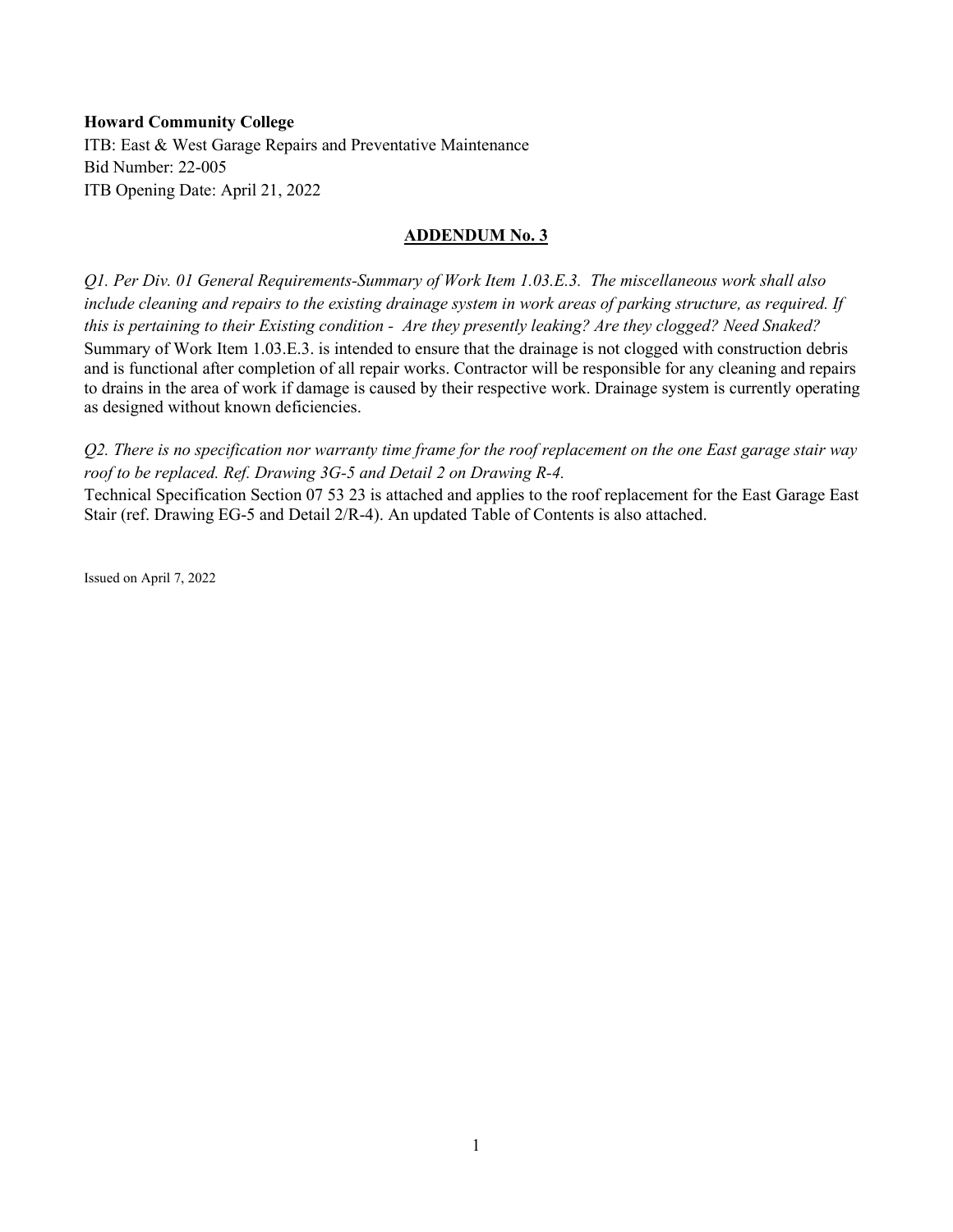# **TABLE OF CONTENTS**

# **DIVISION 00 – PROCUREMENT AND CONTRACT REQUIREMENTS**

| <b>Section</b> |                    |  |
|----------------|--------------------|--|
| <b>Number</b>  | Title              |  |
| 00 01 15       | List of Drawings   |  |
| 00 42 16       | Proposal Form (PF) |  |

# **DIVISION 01 - GENERAL REQUIREMENTS**

| 01 10 00 | Summary of Work                                      |
|----------|------------------------------------------------------|
| 01 22 00 | Unit Prices                                          |
| 01 31 00 | <b>Project Coordination</b>                          |
| 01 33 00 | Submittals                                           |
| 01 42 00 | Reference Standards and Definitions                  |
| 01 78 00 | <b>Project Closeout (Execution and Requirements)</b> |
| 01 78 30 | Warranties                                           |

# **DIVISION 2 - EXISTING CONDITIONS**

02 41 00 Selective Demolition

# **DIVISION 3 - CONCRETE**

| 03 20 00 | Concrete Reinforcement                                                  |
|----------|-------------------------------------------------------------------------|
|          | 03 31 24.16 Concrete Repair Using High Strength, Fast Setting Materials |
|          | 03 37 15.11 Concrete Repairs Using Trowel Applied Materials             |

# **DIVISION 05 - METALS**

05 50 00 Miscellaneous Metals

# **DIVISION 07 - THERMAL & MOISTURE PROTECTION**

- 07 18 16 Traffic Bearing Waterproofing Membrane
- 07 53 23 EPDM Roofing System
- 07 92 00 Sealants and Caulking
- 07 92 23 Pressure Epoxy Injection
- 07 95 00 Expansion Joint Seals

# **DIVISION 09 – FINISHES**

09 91 00 Painting

**END OF SECTION**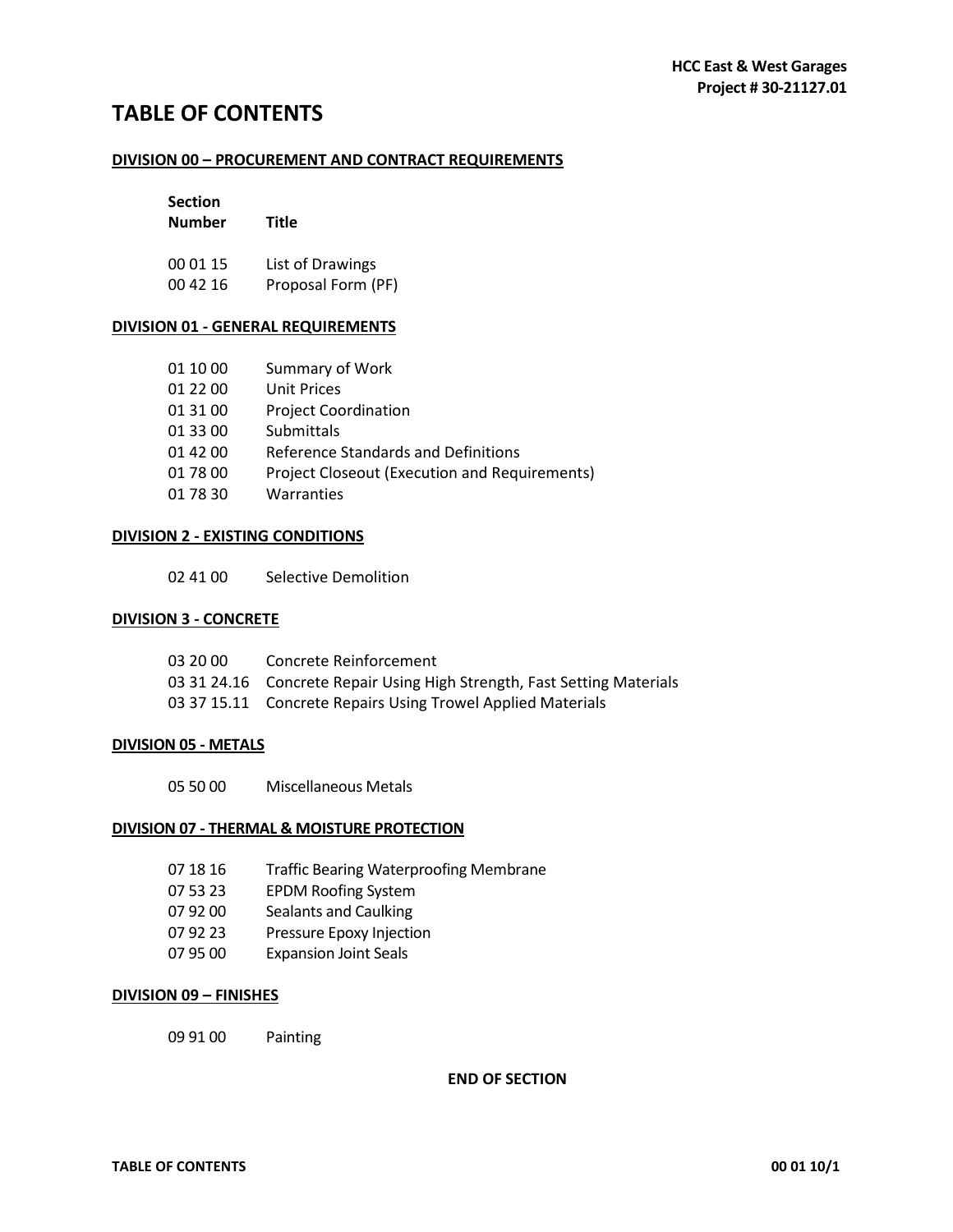# **SECTION 07 53 23**

#### **EPDM ROOFING SYSTEM**

#### **PART 1 - GENERAL**

#### 1.01 SUMMARY

A. The extent of work included in this Section is shown on the Drawings and is specified as follows:

#### 1.02 PERFORMANCE REQUIREMENTS

- A. General Performance: Installed membrane roofing and base flashings shall withstand required uplift pressures, thermally induced movement, and exposure to weather without failure due to defective manufacture, fabrication, installation, or other defects in construction. Membrane roofing and base flashings shall remain watertight.
- B. Material Compatibility: Provide roofing materials that are compatible with one another under conditions of service and application required, as demonstrated by membrane roofing manufacturer based on testing and field experience.
- C. Wind Uplift Performance:
	- 1. Provide assembly, including insulation and components, meeting wind uplift resistance for field, perimeter and corners in accordance with the Building Code.
	- 2. Roofing System Design:
		- a. Tested by a qualified testing agency to uplift pressures required by the Building Code and ASCE/SEI 7.
		- b. Edge securement shall be tested by a qualified testing agency for resistance in accordance with ANSI/SPRI ES-1.
- D. Fire Resistance: UL Class A.

# 1.03 SUBMITTALS

- A. Manufacturer's Data: Submit specifications, installation instructions and general recommendations from the roofing materials manufacturer, for each type of roofing product required. Include manufacturer's data substantiating that the materials comply with specified requirements.
- B. Shop Drawings: Submit shop drawings showing roof configuration including, but not limited to, orientation of membrane roofing, sheet layout, details at perimeter and special conditions.
- C. Quality Control Submittals
	- 1. Qualification Data: For qualified Installer, manufacturer and testing agency.
	- 2. Manufacturer Certificate: Signed by roofing manufacturer certifying that membrane roofing system complies with requirements specified in "Performance Requirements" Article.
	- 3. Product Test Reports: Based on evaluation of comprehensive tests performed by manufacturer and witnessed by a qualified testing agency, for components of membrane roofing system.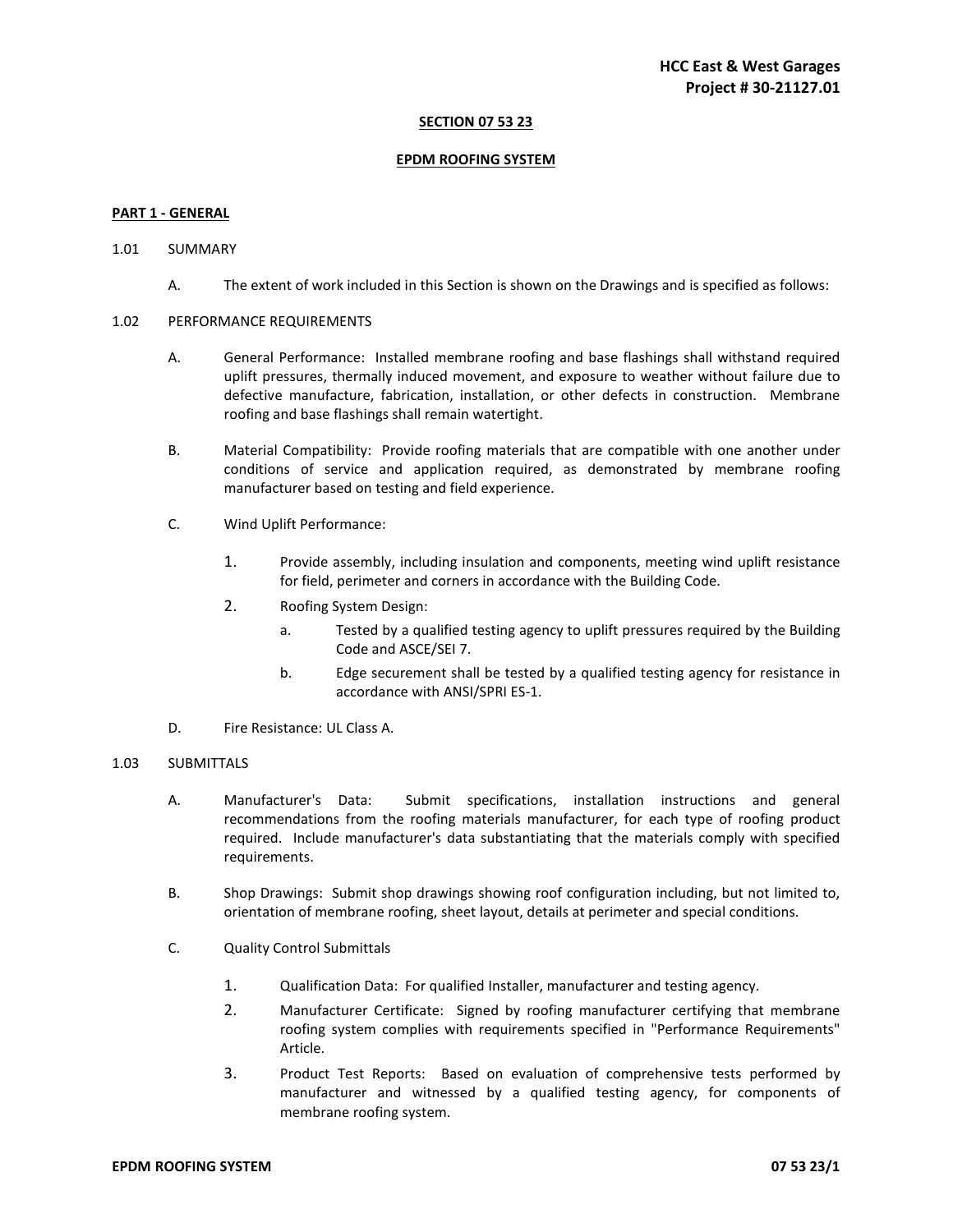- 4. Design Calculations: Provide analysis data and calculations sealed by a professional engineer, registered in the State where the work is performed, showing compliance with all design loads and performance requirements.
- 5. Research/Evaluation Reports: For components of roofing system, from ICC-ES.
- 6. Field quality-control reports.
- D. Cold Weather Procedure: Where it is intended to install the roofing system during cold weather, submit to the Engineer for approval a written program outlining installation procedures for cold weather projects. The procedures shall be submitted no later than three weeks before roofing installation and shall be discussed therein. **No roofing installation will be allowed without this submittal reviewed & approved by the Engineer.**
- E. Maintenance Data: For membrane roofing system to include in maintenance manuals.
- F. Warranties: Sample of special warranties.

# 1.04 QUALITY ASSURANCE

- A. Manufacturer Qualifications: A qualified manufacturer that is UL listed for membrane roofing system identical to that used for this Project.
- B. Installer: A firm with not less than three (3) years of successful experience in installation of roofing systems similar to those required for this project and which is acceptable to or licensed by manufacturer of primary roofing materials.
- C. Source Limitations: Obtain components for membrane roofing system from the same manufacturer as membrane roofing.
- D. Fire Performance Characteristics:
	- 1. Fire Resistance Ratings: Where indicated, provide fire-resistance-rated roof assemblies identical to those of assemblies tested for fire resistance per ASTM E119 by a qualified testing agency. Identify products with appropriate markings of applicable testing agency.

#### 1.05 DELIVERY, STORAGE, AND HANDLING

- A. Deliver roofing materials to Project site in original containers with seals unbroken and labeled with manufacturer's name, product brand name and type, date of manufacture, approval or listing agency markings, and directions for storing and mixing with other components.
- B. Store liquid materials in their original undamaged containers in a clean, dry, protected location and within the temperature range required by roofing system manufacturer. Protect stored liquid material from direct sunlight.
	- 1. Discard and legally dispose of liquid material that cannot be applied within its stated shelf life.
- C. Protect roof insulation materials from physical damage and from deterioration by sunlight, moisture, soiling, and other sources. Store in a dry location. Comply with insulation manufacturer's written instructions for handling, storing, and protecting during installation.
- D. Handle and store roofing materials and place equipment in a manner to avoid permanent deflection of deck.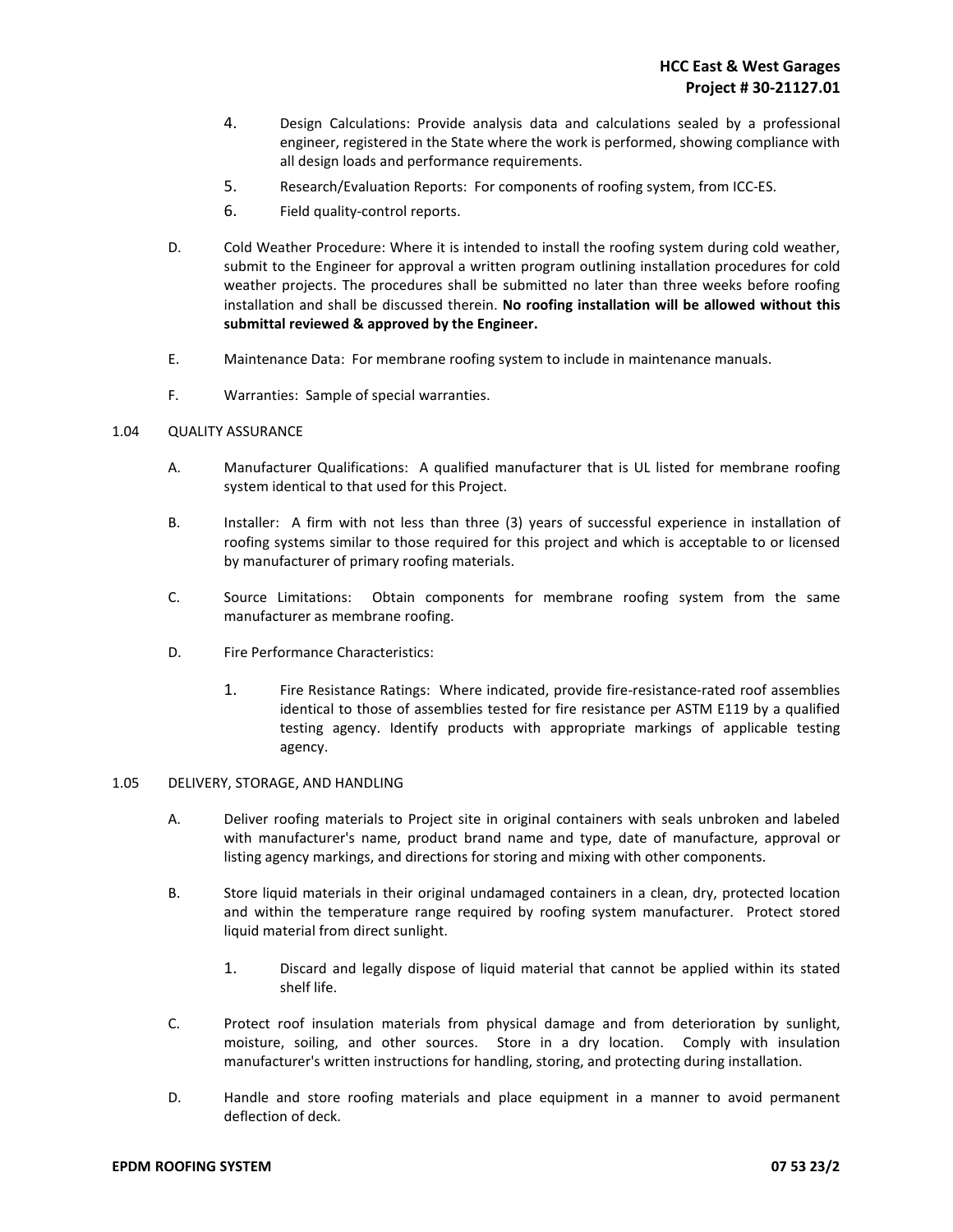#### 1.06 PROJECT CONDITIONS

A. Weather: Proceed with roofing work when existing and forecasted weather conditions permit work to be performed in accordance with manufacturer's recommendations and warranty requirements.

# 1.07 WARRANTY

- A. Manufacturer's standard or customized form, without monetary limitation, in which manufacturer agrees to repair or replace components of membrane roofing system that fail in materials or workmanship within specified warranty period.
	- 1. Warranty includes membrane roofing, base flashings, roofing accessories, roof edges, and other components of membrane roofing system.
	- 2. Warranty Period: 20 years from date of Substantial Completion.

# **PART 2 - PRODUCTS**

#### 2.01 ROOFING MEMBRANE

- A. Roofing membrane shall be 60 mil thick, specially compounded unreinforced EPDM (Ethylene Propylene Diene Monomer) sheet elastomer complying with ASTM D4637, Type I and ANSI/RMA IPR1.
	- 1. Exposed Face Color: Black
- B. Manufacturers offering products that comply with the requirements of this Section include the following:
	- 1. Carlisle SynTec Systems; "Sure-Seal" Non-Reinforced EPDM Membrane
	- 2. Firestone Building Products; "RubberGard" Non-Reinforced EPDM Membrane
	- 3. GenFlex Roofing Systems; "AFR" Non-Reinforced EPDM Membrane
	- 4. Versico Incorporated; "Versigard Black" Non-Reinforced EPDM Membrane

# 2.02 AUXILIARY MEMBRANE MATERIALS

- A. General: Auxiliary membrane roofing materials recommended by roofing system manufacturer for intended use and compatible with membrane roofing.
	- 1. Liquid-type auxiliary materials shall comply with VOC limits of authorities having jurisdiction.
- B. Flashing Material: Manufacturer's standard system utilizing 60-mil-thick EPDM, partially cured or cured, according to application and compatible with flexible sheet membrane.
- C. Membrane Adhesive: Manufacturer's standard material for particular substrate and project conditions, formulated to withstand required uplift force.
- D. Sheet Seaming System: Manufacturer's standard, synthetic-rubber polymer primer and 3-inchwide minimum, butyl splice tape with release film for sealing lapped joints.
- E. Lap Sealant: Manufacturer's standard, single-component sealant, colored to match membrane roofing.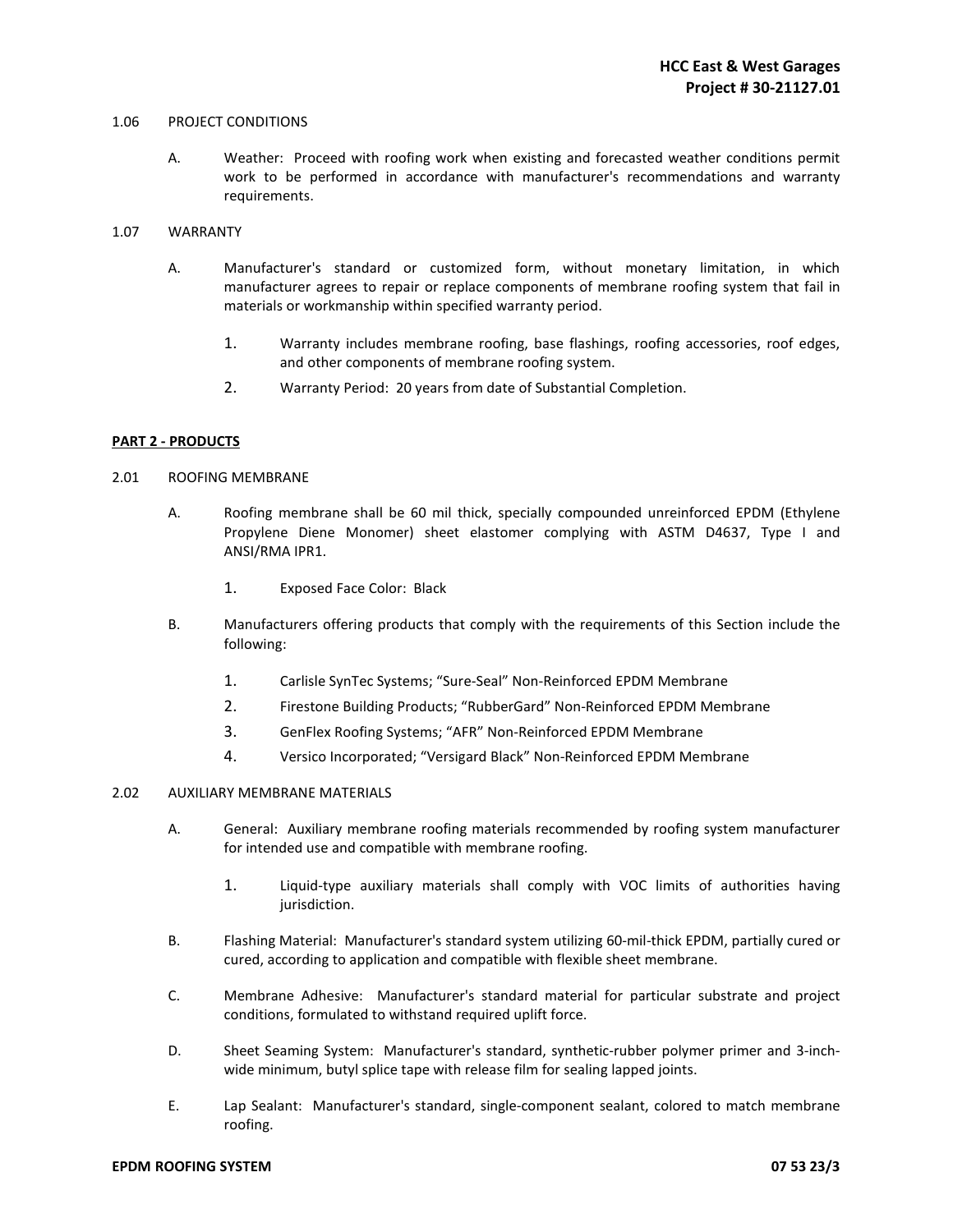- F. Water Cutoff Mastic: Manufacturer's standard butyl mastic sealant.
- G. Metal Termination Bars: Manufacturer's standard, predrilled stainless-steel or aluminum bars, approximately 1 by 1/8 inch thick; with anchors.
- H. Metal Battens: Manufacturer's standard, aluminum-zinc-alloy-coated or zinc-coated steel sheet, approximately 1 inch wide by 0.05 inch thick, prepunched.
- I. Fasteners: Factory-coated steel fasteners and metal or plastic plates complying with corrosionresistance provisions in FM Approvals 4470, designed for fastening membrane to substrate, and acceptable to roofing system manufacturer.
- J. Miscellaneous Accessories: Provide cant strips, tapered edge strips, sealers, preformed flashings, preformed inside and outside corner sheet flashings, T-joint covers, lap sealants, adhesive tapes, flashing cements, termination reglets, and other accessories acceptable to manufacturer.

# **PART 3 - EXECUTION**

# 3.01 EXAMINATION

- A. Examine substrates, areas, and conditions, with Installer present, for compliance with the following requirements and other conditions affecting performance of roofing system:
	- 1. Verify that roof openings and penetrations are in place and curbs are set and braced and that roof drain bodies are securely clamped in place.
	- 2. Verify that wood blocking, curbs, and nailers are securely anchored to roof deck at penetrations and terminations and that nailers match thicknesses of insulation.
	- 3. Verify that minimum concrete curing period recommended by roofing system manufacturer has passed.
	- 4. Verify that concrete substrate is visibly dry and free of moisture. Test for capillary moisture by plastic sheet method according to ASTM D4263.
	- 5. Verify that concrete curing compounds that will impair adhesion of roofing components to roof deck have been removed.
- B. Proceed with installation only after unsatisfactory conditions have been corrected.
	- 1. Commencing Work indicates the Contractor's acceptance of the surfaces; if any defective Work is covered and roofing must be removed to correct defects, both removal and replacement shall be performed at the Contractor's expense.

# 3.02 INSTALLATION, GENERAL

- A. Roofing insulation and single ply membrane roofing shall be applied in accordance with the accepted roofing manufacturer's specifications and as approved by the Architect.
- B. Deck surfaces shall be clean and dry before applying roofing. Remove any sharp projections.
- C. Check slopes, openings, and flashing reglets with other trades before execution of their Work to assure proper conditions for roofing. Provide base flashings to supplement the specified roofing.
- D. Prevent materials from entering and clogging roof drains and conductors and from spilling or migrating onto surfaces of other work.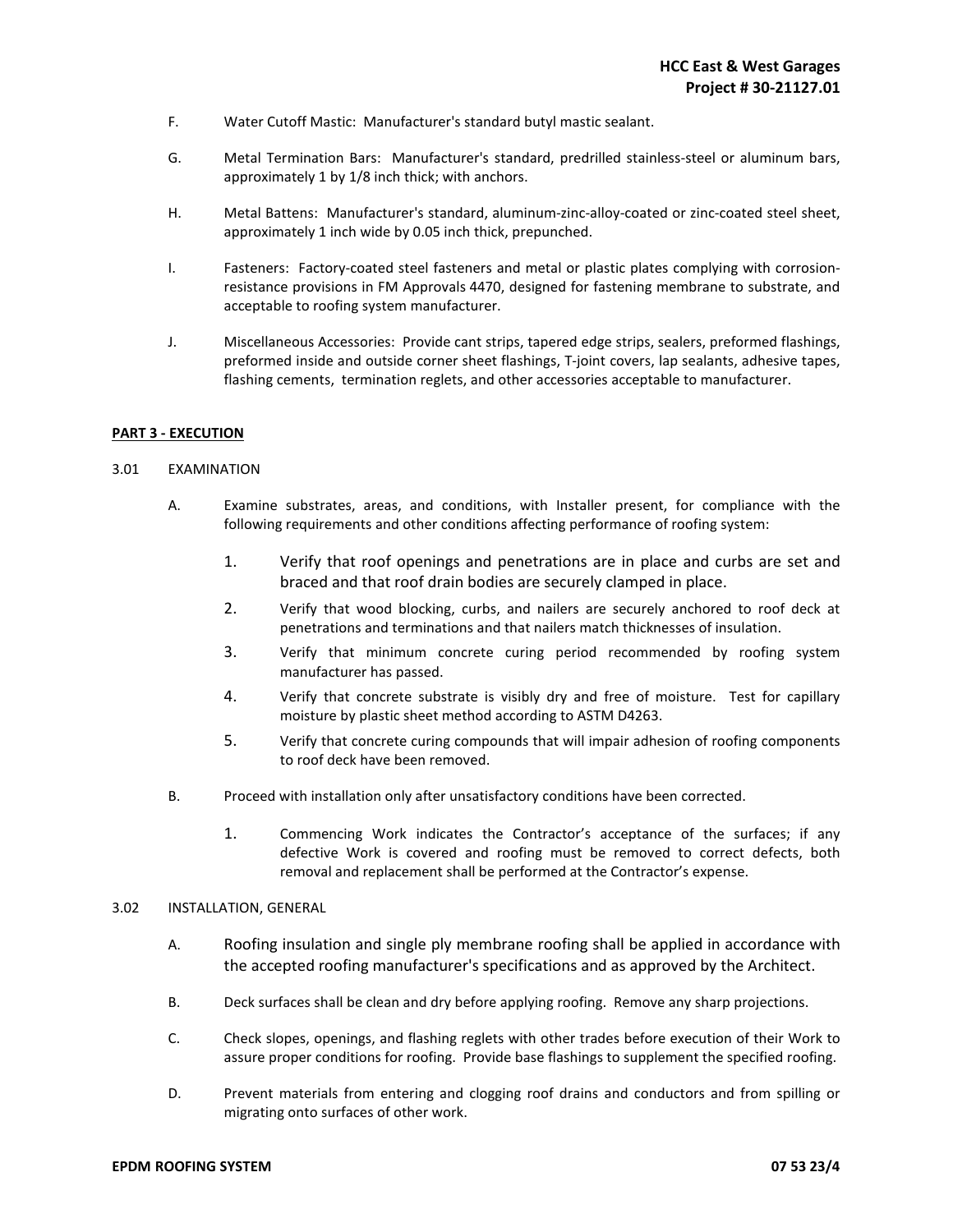# 3.03 EPDM MEMBRANE INSTALLATION

- A. General:
	- 1. Start installation only in presence of manufacturer's technical representative if required as a condition for issuing warranty.
	- 2. The installation requirements of this Section reference the National Roofing Contractors Association's "Roofing and Waterproofing Manual" hereafter referred to as the "NRCA manual".
- B. Do not allow the membrane to come in contact with surfaces contaminated with asphalt, coal tar, oil, grease, or other substances which are not compatible with EPDM roofing membrane.
- C. Where practicable, install the membrane so the sheets run perpendicular to the long dimension of the insulation boards.
- D. Where practicable, commence installation at the low point of the roof and work towards the high point. Lap the sheets so the flow of water is not against the edges of the sheet.
- E. Membrane Placement:
	- 1. Roll sheet out on deck; inspect for defects as material is being rolled out and remove any defective areas.
		- a. Repair areas of welded seams where samples have been taken or marginal welds, bond voids, or skips occurs.
		- b. Repair fishmouths and wrinkles by cutting to lay flat and installing patch over cut area extending four inches beyond cut.
	- 2. Allow for sufficient relaxing of the membrane material before proceeding.
	- 3. Position the membrane so it is free of buckles and wrinkles.
	- 4. Accurately align membrane roofing and maintain uniform side and end laps of minimum dimensions required by manufacturer.
	- 5. Lap edges and ends of sheets 3-inches or more as recommended by the manufacturer. Stagger end laps.
	- 6. Adhesively splice laps. Apply pressure as required. Seam strength of laps as required by ASTM D4637.
	- 7. Check seams to ensure continuous adhesion and correct defects.
	- 8. Finish edges of laps with a continuous beveled bead of sealant to sheet edges to provide smooth transition.
	- 9. Finish seams as the membrane is being installed.
	- 10. Anchor perimeter to deck or wall as specified below.
- F. Membrane Perimeter Anchorage:
	- 1. Install batten strip or steel stress plate with fasteners at the perimeter of each roof level, curb flashing, expansion joints and similar penetrations as indicated in accordance with membrane manufacturer's instructions on top of roof membrane to deck or wall.
	- 2. Mechanical Fastening:
		- a. Set top of mechanical fastener set flush with top surface of the nailing strip or stress plate. Space mechanical fasteners a maximum of 12-inches on center starting 1-inch from the end of the nailing strip.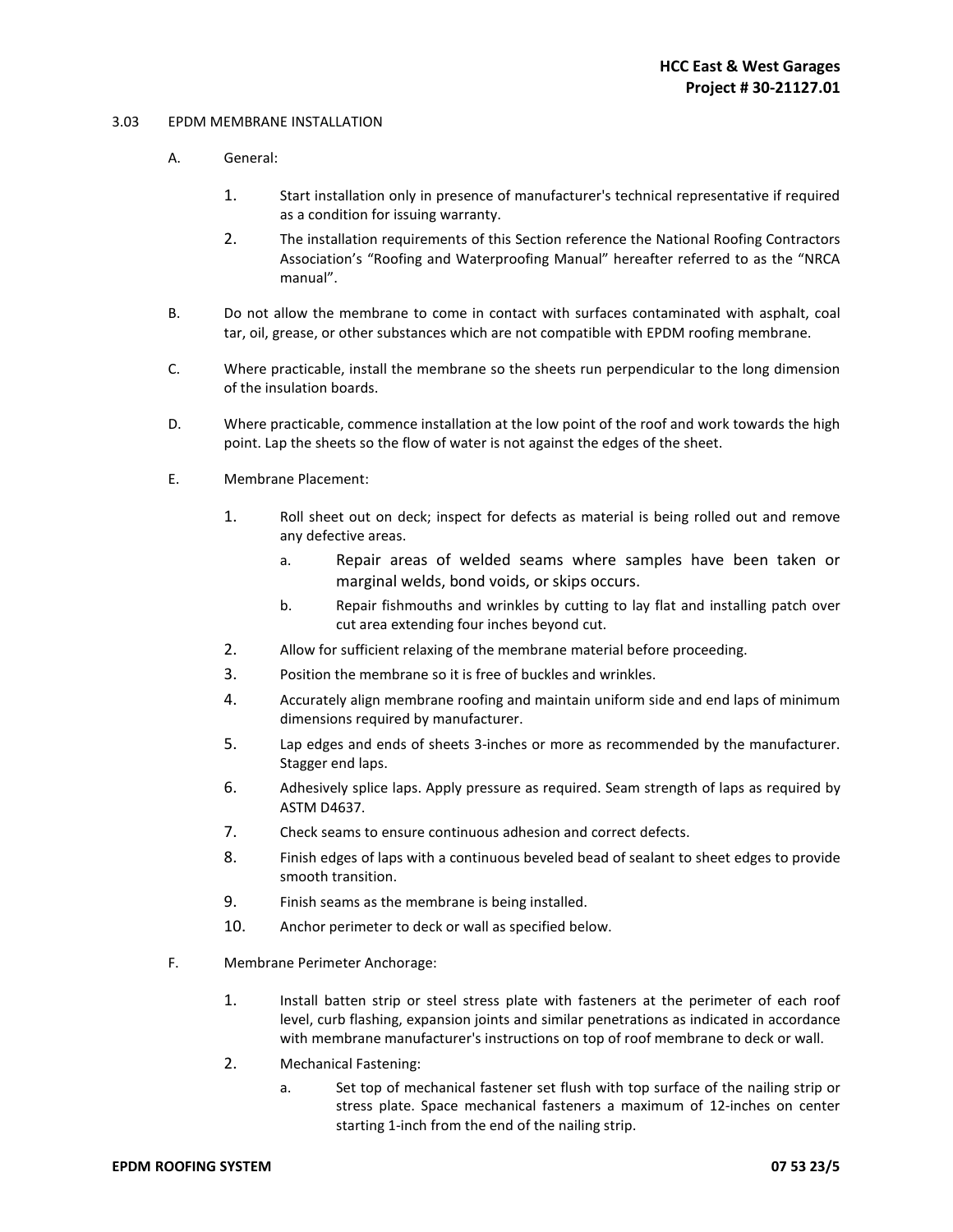- b. When strips are cut, round the corners and eliminate any sharp corners.
- c. Set fasteners in lap sealant and cover fastener head with fastener sealer including batten strip or stress plate.
- d. Stop fastening strip where the use of the nailing strip interferes with the flow of the surface water, separate by a 6- inch space, then start again.
- e. After mechanically fastening, cover and seal with a 9-inch wide strip of flashing sheet. Use splice adhesive on all laps and finish edge with sealant as specified.
- f. At roof edge metal, turn the membrane down over the front edge of the blocking or the nailer to below blocking. Secure the membrane to the vertical portion of the nailer; with fasteners spaced not over 6-inches on centers.
- g. At parapet walls intersecting building walls and curbs, secure the membrane to the structural deck with fasteners 6-inches on center or as shown in NRCA manual.
- G. Adhered System:
	- 1. Apply bonding adhesive in quantities required by roof membrane manufacturer.
	- 2. Fold sheet back on itself after rolling out and coat the bottom side of the membrane and the top of the deck with adhesive. Do not coat the lap joint area.
	- 3. After adhesive has set according to adhesive manufacturer's application instruction, roll the membrane into the adhesive in manner that minimizes voids and wrinkles.
	- 4. Repeat for other half of sheet. Cut voids and wrinkles to lay flat and clean for repair patch over cut area.
- H. Install flashings as the membrane is being installed. If the flashing cannot be completely installed in one day, complete the installation until the flashing is in a watertight condition and provide temporary covers or seals.
- I. Flashing Roof Drains:
	- 1. Install roof drain flashing as recommended by the membrane manufacturer, generally as follows:
		- a. Coordinate to set the metal drain flashing in asphalt roof cement, holding cement back from the edge of the metal flange.
		- b. Do not allow the roof cement to come in contact with the EPDM roof membrane.
		- c. Adhere the EPDM roof membrane to the metal flashing with the membrane manufacturer's recommended bonding adhesive.
	- 2. Turn down the metal drain flashing and EPDM roof membrane into the drain body and install clamping ring and strainer.
- J. Installing EPDM Base Flashing and Pipe Flashing:
	- 1. Install EPDM flashing membranes to pipes, walls or curbs to a height not less than 8 inches above roof surfaces and 4-inches on roof membranes. Install as follows in accordance with the NRCA manual:
		- a. Adhere flashing to pipe, wall or curb with bonding adhesive.
		- b. Form inside and outside corners of EPDM flashing membrane in accordance with NRCA manual. Form pipe flashing in accordance with NRCA manual (use pipe boot).